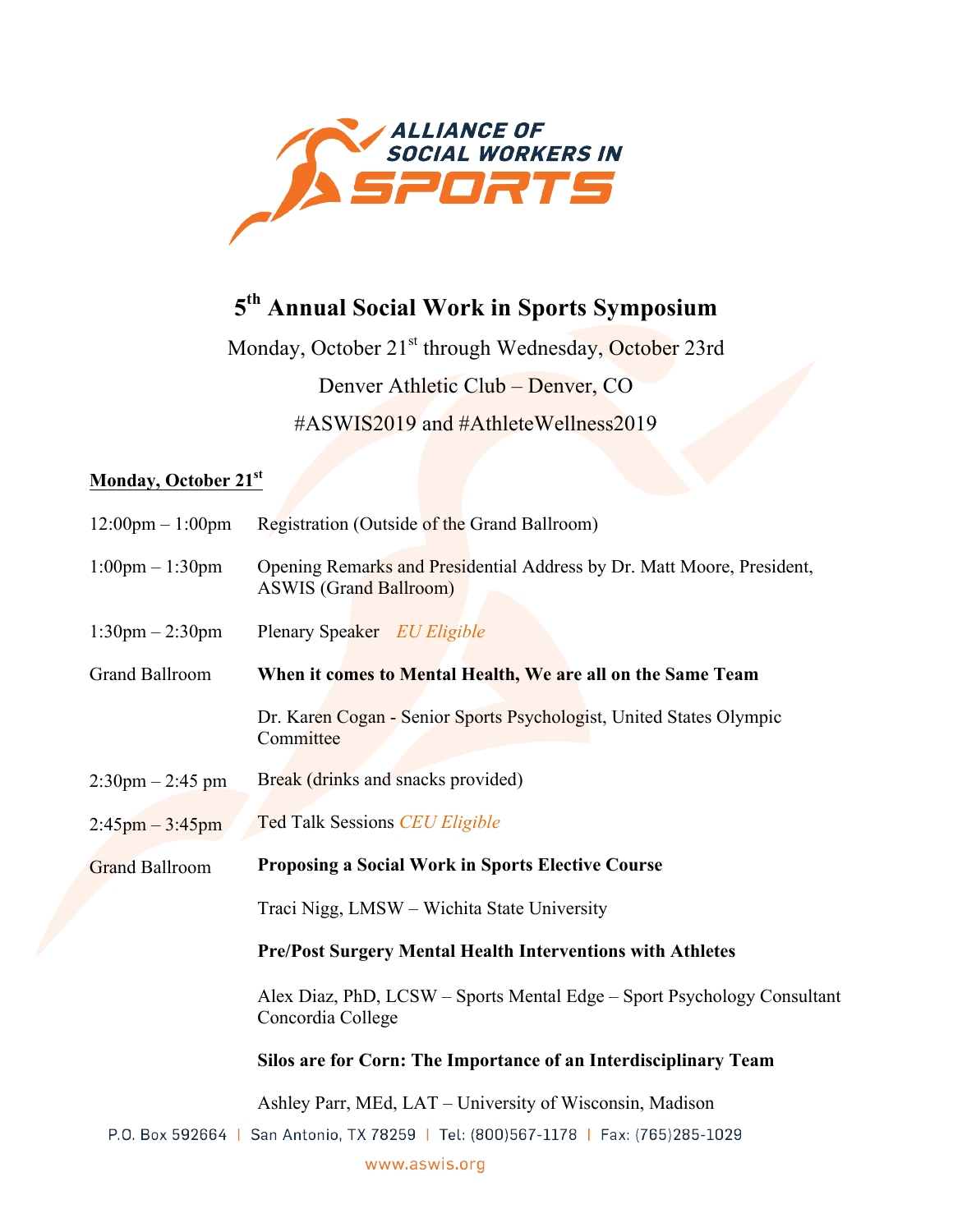

| Petroleum Room                    | Survival of the Fittest: The Experience of Coping with Psychological and<br><b>Emotional Stressors for Female Collegiate Student Athletes</b>                 |
|-----------------------------------|---------------------------------------------------------------------------------------------------------------------------------------------------------------|
|                                   | Marlene Holmes, RCSW, MSW, PhD Student - Barry University<br>Richard Weaver, MSSW, CSW, LSW, PhD Candidate - University of<br>Louisville                      |
|                                   | The Transfer of Life Skills: Revealing Mechanisms, Outcomes, Contexts,<br>and Applications through Photographs                                                |
|                                   | Tarkington Newman, <i>PhD</i> , MSW, MS – University of New Hampshire                                                                                         |
|                                   | Martin, Muhammad, Magic, and Mizzou: A Social Work in Sports<br><b>Perspective on Social Justice</b>                                                          |
|                                   | M. Daniel Bennett, Jr., PhD, MSW - The University of Alabama School of<br>Social Work                                                                         |
|                                   | Are NCAA Division I Athletes Prepared for End-of-Athletic-Career<br><b>Transition? A Literature Review</b>                                                    |
|                                   | Lauren Miller, DSW, LCSW – Mental health Specialist for Tulane Athletics,<br>Tulane University Center for Sport, New Orleans, LA                              |
| $3:45 \text{pm} - 4:45 \text{pm}$ | Interactive Workshops CEU Eligible (One Hour)                                                                                                                 |
| <b>Grand Ballroom</b>             | Supporting the Health and Wellness of Professional Athletes: An Integrated<br><b>Model</b>                                                                    |
|                                   | Janice Hilliard - President & CEO, Hilliard Creative Educational &<br>Development Solutions, LLC<br>Amy O'Brien - Director of Team Operations, Denver Nuggets |
| $4:45 \text{pm} - 5:30 \text{pm}$ | <b>ASWIS Membership Meeting (Grand Ballroom)</b>                                                                                                              |

P.O. Box 592664 | San Antonio, TX 78259 | Tel: (800)567-1178 | Fax: (765)285-1029 www.aswis.org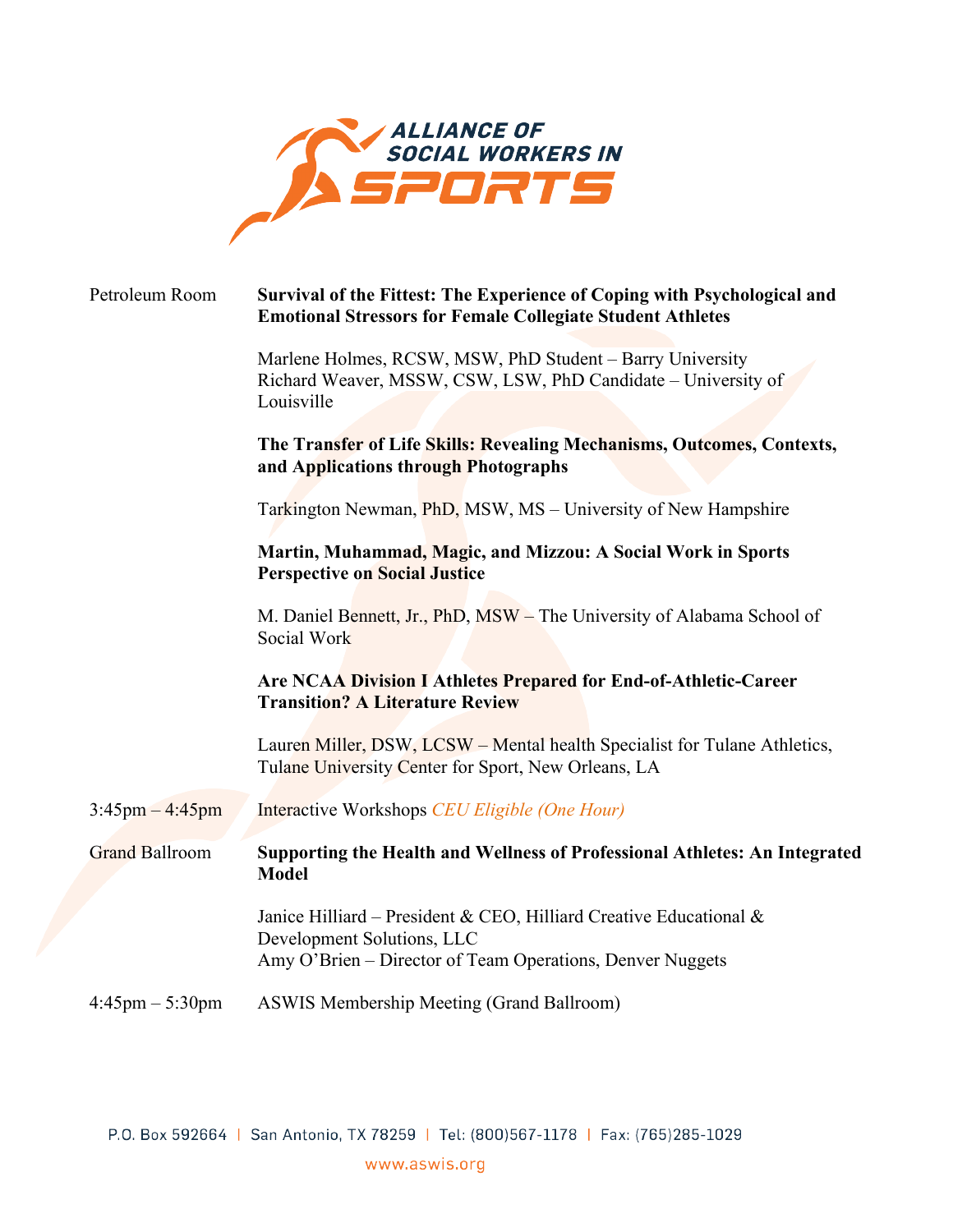

# **Tuesday, October 22nd**

| $8:30$ am $-9:00$ am  | Conference Registration (Outside of Grand Ballroom)                                                                                                                                                                                                                                                                                                                                                                                                                     |
|-----------------------|-------------------------------------------------------------------------------------------------------------------------------------------------------------------------------------------------------------------------------------------------------------------------------------------------------------------------------------------------------------------------------------------------------------------------------------------------------------------------|
| $9:00am - 9:30am$     | <b>ASWIS Committee Meeting and Networking Breakfast (Grand Ballroom)</b>                                                                                                                                                                                                                                                                                                                                                                                                |
| $9:30$ am $-10:30$ am | Ted Talk Sessions CEU Eligible (One Hour)                                                                                                                                                                                                                                                                                                                                                                                                                               |
| <b>Grand Ballroom</b> | Post Traumatic Stress Disorder (PTSD) and other Trauma-Related Mental<br><b>Disorders in Elite Athletes: A Narrative Review</b>                                                                                                                                                                                                                                                                                                                                         |
|                       | Cindy Miller Aron, LCSW, CGP, FAGPA – Private Practice and<br>Portland State University Sports Medicine                                                                                                                                                                                                                                                                                                                                                                 |
|                       | Duty of Care: Advocating for Human Needs of College Athletes                                                                                                                                                                                                                                                                                                                                                                                                            |
|                       | James Helling, LICSW – University of Massachusetts. Amherst                                                                                                                                                                                                                                                                                                                                                                                                             |
|                       | <b>Slay the Inner Dragon</b>                                                                                                                                                                                                                                                                                                                                                                                                                                            |
|                       | Danielle Snyder, LCSW                                                                                                                                                                                                                                                                                                                                                                                                                                                   |
| Centennial Room       | <b>Trauma Informed Care with Black Male Athletes (Ted Talk)</b>                                                                                                                                                                                                                                                                                                                                                                                                         |
|                       | Emmett Gill, PhD, MSW                                                                                                                                                                                                                                                                                                                                                                                                                                                   |
|                       | <b>Career Transitions of Former Elite Female Tennis Athletes</b>                                                                                                                                                                                                                                                                                                                                                                                                        |
|                       | Neha Uberoi – University of North Carolina, Chapel Hill Center for the Study of<br><b>Retired Athletes</b><br>JD DeFreese, PhD - University of North Carolina, Chapel Hill Center for the<br><b>Study of Retired Athletes</b><br>Erianne Weight, PhD, MBA - University of North Carolina, Chapel Hill Center<br>for the Study of Retired Athletes<br>Zack Kerr, PhD, MPH - University of North Carolina, Chapel Hill Center for the<br><b>Study of Retired Athletes</b> |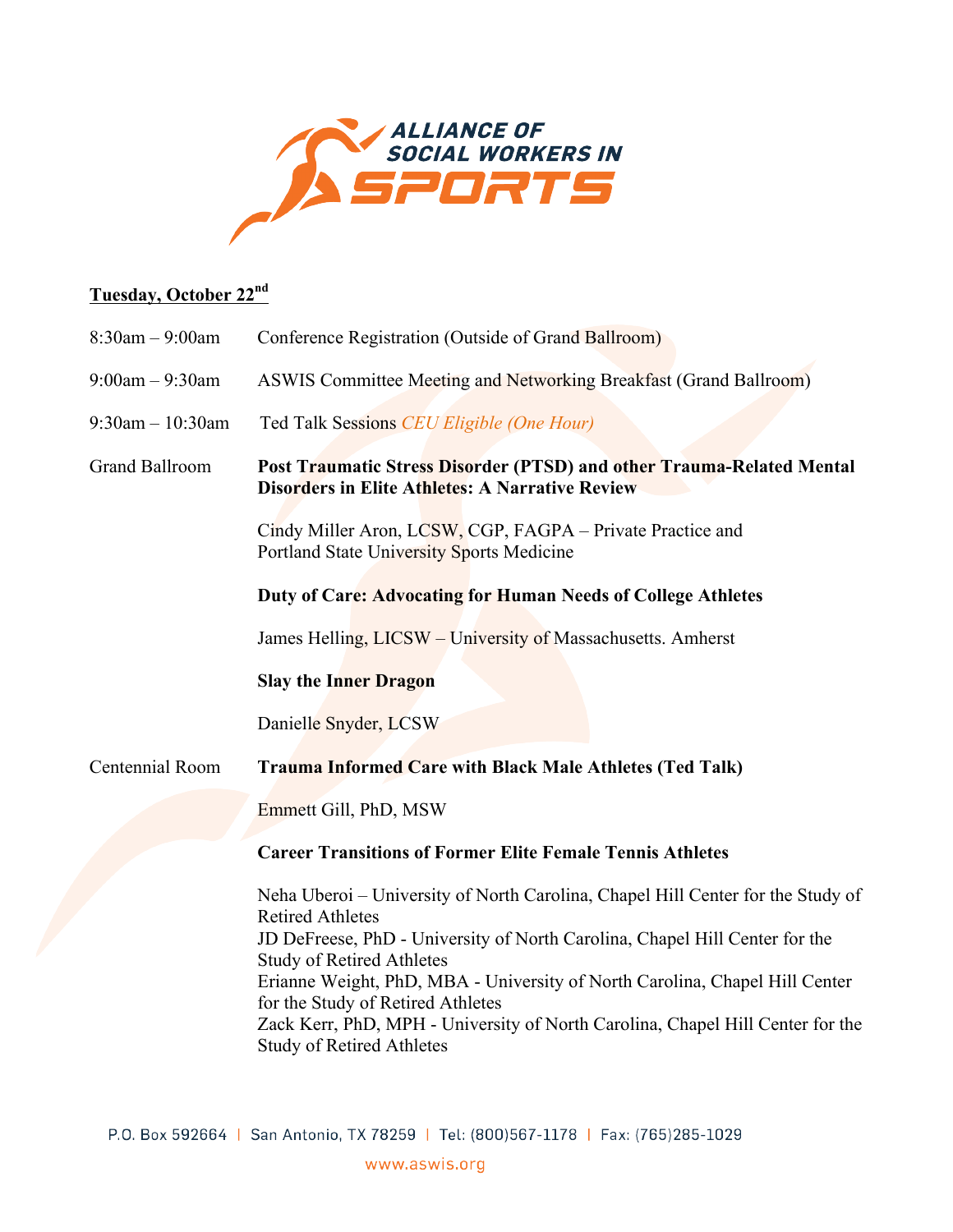

# **A Sealed Pot: Unpacking the Experiences of Former Student Athletes**

Laneshia Conner, PhD, MSW, CSW – Spalding University School of Social Work Diana Rowan, PhD, MSW, LCSW – UNC Charlotte School of Social Work

10:30am – 10:45am Break (drinks and snacks provided) 10:45am –

11:45am Plenary Speaker *CEU Eligible (One Hour)*

| <b>Grand Ballroom</b>                | Dazzling Gods and Struggling Humans: A Report on Mental Health in Elite<br>Athletes from the International Olympic Committee                                        |
|--------------------------------------|---------------------------------------------------------------------------------------------------------------------------------------------------------------------|
|                                      | Dr. Claudia Reardon - Associate Professor, University of Wisconsin School of<br>Medicine and Public Health, Department of Psychiatry                                |
| 11:45am to 1:00pm                    | Lunch (on your own)                                                                                                                                                 |
| 1:00pm to $2:00$ pm                  | Interactive Workshops CEU Eligible (One Hour)                                                                                                                       |
| <b>Grand Ballroom</b>                | Social Work Ethics, Advocacy, & Engagement in College Athletic Systems:<br><b>Case Studies in Sport Social Work</b>                                                 |
|                                      | James Helling, LICSW – University of Massachusetts. Amherst                                                                                                         |
| Centennial Room                      | <b>Ending Abuse Within Sport: How the U.S. Center for SafeSport is</b><br><b>Championing Athlete Well-being</b>                                                     |
|                                      | Dan Mills, BS – U.S. Center for SafeSport                                                                                                                           |
| $2:00 \text{pm}$ to $2:45 \text{pm}$ | Plenary Speaker CEU Eligible (One Hour)                                                                                                                             |
| <b>Grand Ballroom</b>                | A Dynamic Duo: When Social Workers and Professional Counselors Team<br>Up to Create An Integrative Approach to Mental Health and Sports                             |
|                                      | Tish Guerin, LCSW - Chief Executive Officer Transitions Management Group<br>Dr. Candice Williams - Ph.D, LPC, NCC, Athletic Counselor, The Ohio State<br>University |
|                                      | P.O. Box 592664   San Antonio, TX 78259   Tel: (800)567-1178   Fax: (765)285-1029                                                                                   |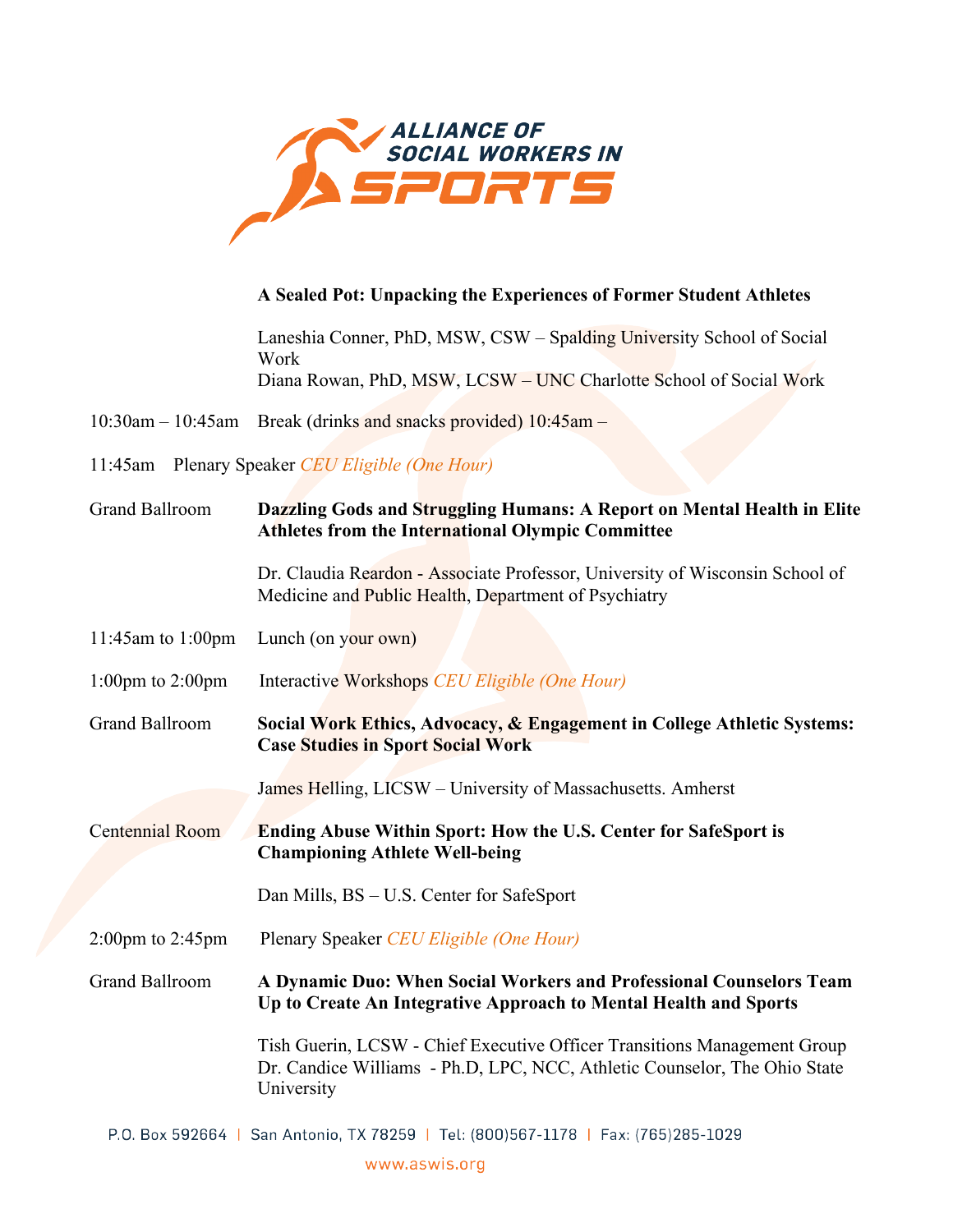

| $2:45 \text{pm} - 3:00 \text{pm}$ | Break (drinks and snacks provided)                                                                                                                                                                                                                                                                                                                    |  |
|-----------------------------------|-------------------------------------------------------------------------------------------------------------------------------------------------------------------------------------------------------------------------------------------------------------------------------------------------------------------------------------------------------|--|
| $3:00 \text{pm} - 4:00 \text{pm}$ | Panel Discussions CEU Eligible (One Hour)                                                                                                                                                                                                                                                                                                             |  |
| <b>Grand Ballroom</b>             | #Trending: Holistic, Positive, and Wellness Based Approaches to Mental<br><b>Health in Sports Panel Discussion</b>                                                                                                                                                                                                                                    |  |
|                                   | Nicole Gabana, PhD, CMPC - Florida State University<br>James Beauchemin, PhD, LCSW - Boise State University<br>Cindy Miller-Aron, LCSW, CGP, FAGPA – Private Practice and Portland State<br>University Sports Medicine                                                                                                                                |  |
| Centennial Room                   | <b>Gender Politics: Racing for Victory to Avoid Elimination Panel Discussion</b>                                                                                                                                                                                                                                                                      |  |
| (Moderator)                       | Eveldora Wheeler, Ed.D., MSW, MBA - West Liberty University<br>Tanya Greathouse, PhD, LCSW – Metropolitan State University of Denver<br>Lori Darnel, JD, MSW – Metropolitan State University of Denver<br>Emily Matuszewicz, DC - Metropolitan State University of Denver<br>Dawn Matera Bassett, PhD, LCSW - Metropolitan State University of Denver |  |
| 6:30pm                            | <b>ASWIS Social Event</b>                                                                                                                                                                                                                                                                                                                             |  |
|                                   | The Yard House<br>Downtown Denver: 1555 Court Place (inside Sheraton Hotel)                                                                                                                                                                                                                                                                           |  |
| <b>Wednesday, October 23rd</b>    |                                                                                                                                                                                                                                                                                                                                                       |  |
| $8:45$ am - 9:15am                | Committee Meeting and Networking Breakfast (Grand Ballroom)                                                                                                                                                                                                                                                                                           |  |
| $9:15$ am $-10:15$ am             | Mixed Sessions CEU Eligible (One Hour)                                                                                                                                                                                                                                                                                                                |  |
| <b>Grand Ballroom</b>             | <b>Fitness as a Component of Mental Health Intervention</b>                                                                                                                                                                                                                                                                                           |  |
| (Ted Talk)                        | Nafees Alam, PhD, LMSW - Yeshiva University - Wurzweiler School of Social<br>Work, College of Staten Island                                                                                                                                                                                                                                           |  |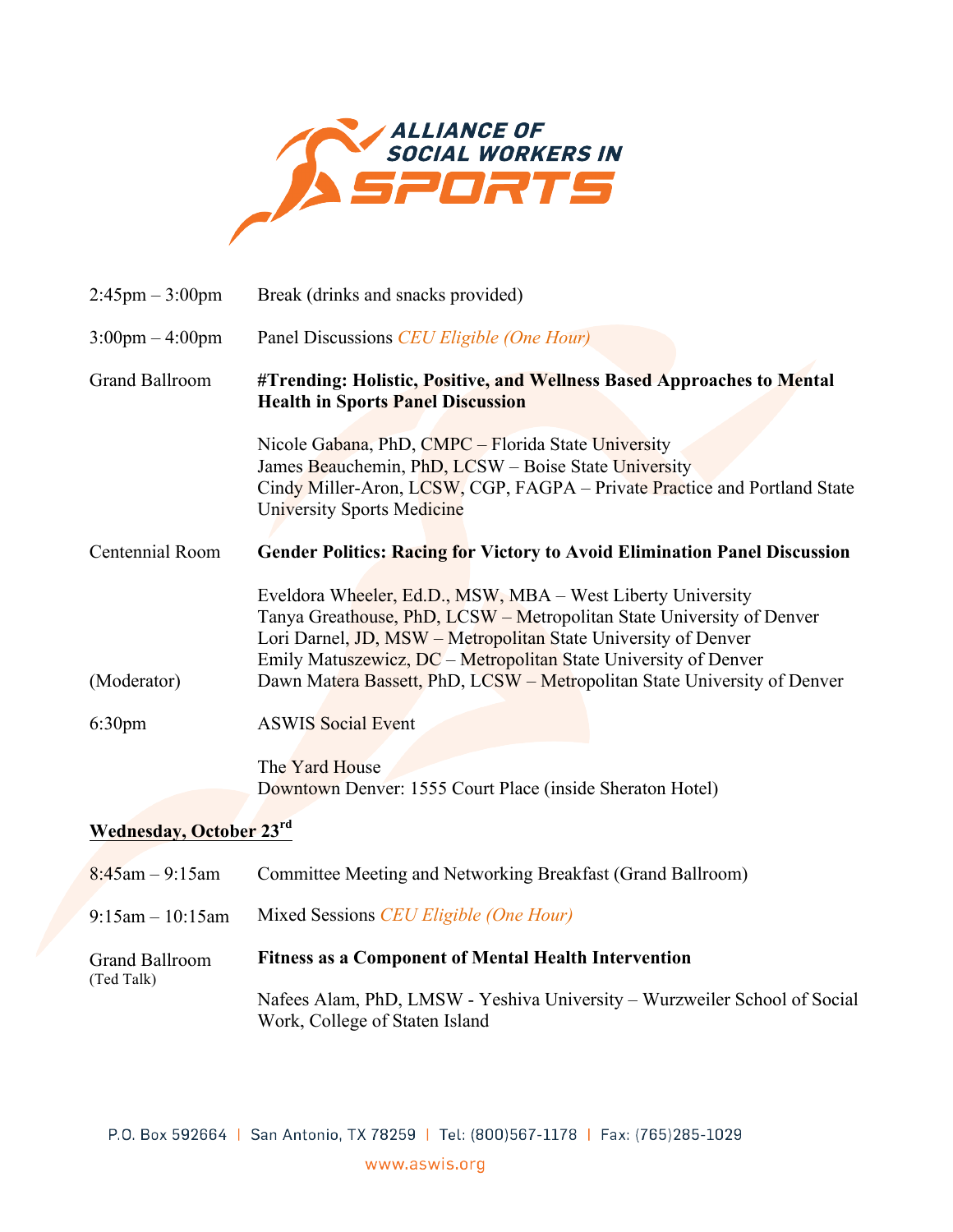

#### **Challenges and Collaborations with Cleveland Women's Sports**

Elise Bigley – Cleveland Women Sports Barb Anthony, MSSA, LISW-S – Cleveland Women Sports

#### **Huddle Up…To Support Student-Athlete Mental Health**

Lindsey Sanders, MSW, LCSW, Doctoral Candidate– UNC – Greensboro Institute to Promote Athlete Health & Wellness Centennial Room (Interactive Workshop) Jessica Wagner, MPH, BSN RN – Associate Director, Prevention and Health Promotion, NCAA Sport Science Institute **The Prevalence of Substance Abuse and Addiction among Athletes: What do we do about It?**  Jessica Joiner, LCSW, LAC – Private Practice, Journey Inspired Counseling, "An Athletes Path to Recovery and Wellness"

- $10:15$ am 10:30am Break (drinks and snacks provided)
- 10:30am 11:30am Plenary Speaker (Grand Ballroom)

**Third and Long: Challenges Facing LGBTQ+ Student Athletes**  Vince Pryor, Consultant and Activist Former Student-Athlete, Texas Christian University

- $11:30$ am  $12:45$ pm Lunch (on your own)
- 12:45pm 1:30pm Interactive Workshops *CEU Eligible (One Hour)*

Grand Ballroom **The Influence of Youth Sport on Aggressive and Violent Behavior** 

Tarkington Newman, PhD, MSW, MS – University of New Hampshire Erica Magier, MSW – The Ohio State University Carly Kimiecik, MSW – Purdue University Michelle Burns, MSW – University of Missouri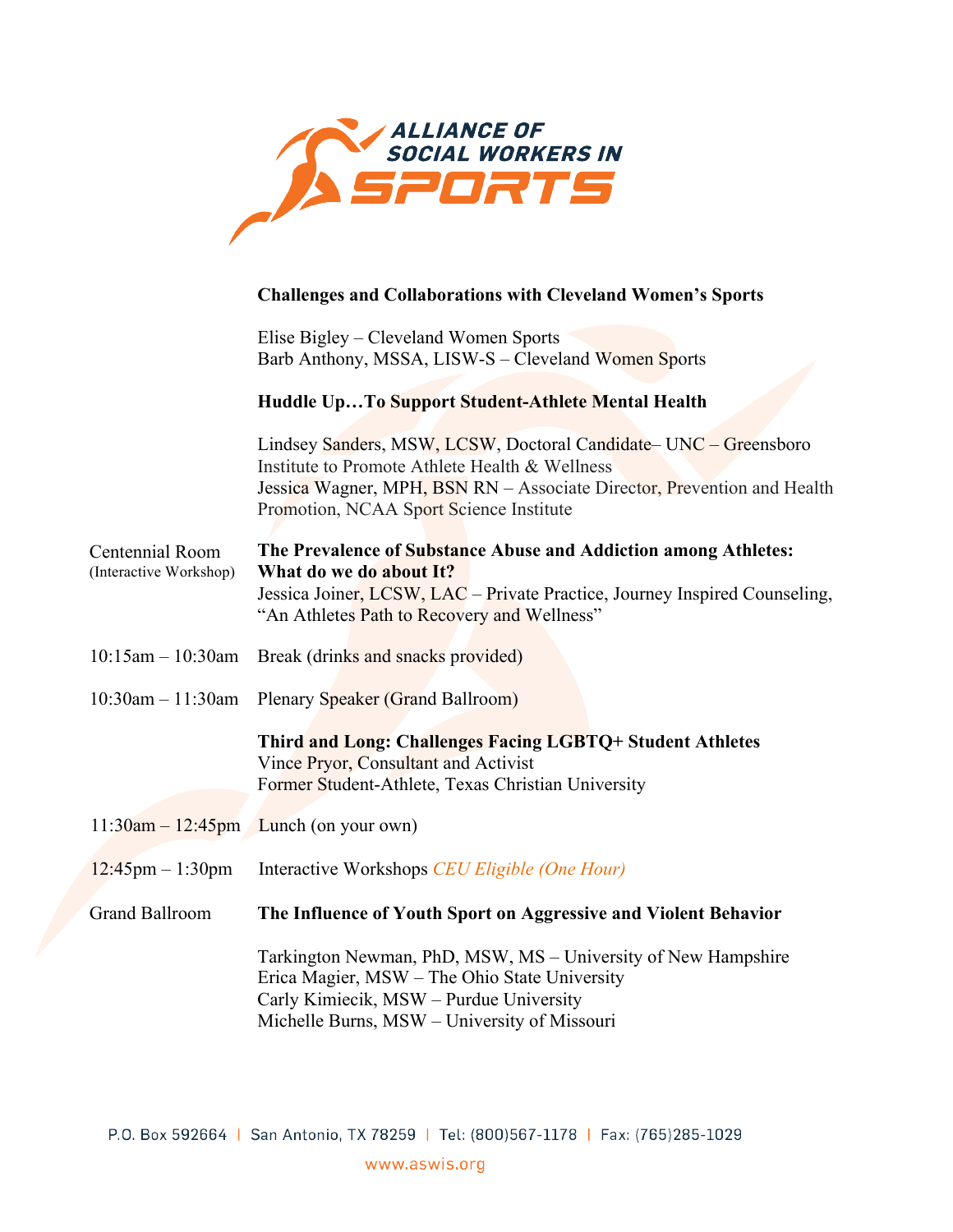

|                                                            | Centennial Room                   | <b>Social Workers and Athletic Concussions - What is our Role</b>                                                                                                        |
|------------------------------------------------------------|-----------------------------------|--------------------------------------------------------------------------------------------------------------------------------------------------------------------------|
| $1:30 \text{pm} - 2:15 \text{pm}$<br><b>Grand Ballroom</b> |                                   | Marc Felizzi, PhD, MSW - Millersville University of Pennsylvania<br>Liz Fisher, PhD, $MSW =$ Shippensburg University of Pennsylvania                                     |
|                                                            |                                   | Mixed Sessions CEU Eligible (One Hour)                                                                                                                                   |
|                                                            |                                   | Body Image Issues in Athletes across the Lifespan                                                                                                                        |
|                                                            | <b>Interactive Poster Session</b> | Christine Mosher, LICSW – Psychotherapist for TeamHealth, Private Practice,<br>and ASWIS Committee on College Sports                                                     |
|                                                            |                                   | <b>Using Yoga for Emotional Regulation in Intermediate School Teenagers</b>                                                                                              |
|                                                            |                                   | Nafees Alam, PhD, LMSW - Yeshiva University - Wurzweiler School of Social<br>Work, College of Staten Island<br>Christina Ferrara, MSW Student - College of Staten Island |
|                                                            |                                   | <b>Social Work and Esports</b>                                                                                                                                           |
|                                                            |                                   | Brendan Beal, PhD – University of Montevallo; Heath Coach of Esports                                                                                                     |
|                                                            |                                   | Applying a Feminist and Systems Theoretical Lens to Analyze Anxiety in<br><b>Female Student-Athletes</b>                                                                 |
|                                                            |                                   | Richard D. Weaver, Jr., MSSW, LSW, CSW - University of Louisville<br>Lorin Tredinnick, MSW, LSW - University of Connecticut                                              |
|                                                            |                                   | <b>Life after Sports</b>                                                                                                                                                 |
|                                                            |                                   | Latasha Callaway - University of Arkansas Little Rock                                                                                                                    |
|                                                            |                                   | The Effects of Loss on African American Male Student Athletes                                                                                                            |
|                                                            |                                   | Jamal Jackson, MSW - Student Athlete Counseling and Cherry Creek Public                                                                                                  |
|                                                            |                                   | Schools                                                                                                                                                                  |
|                                                            |                                   |                                                                                                                                                                          |
|                                                            |                                   |                                                                                                                                                                          |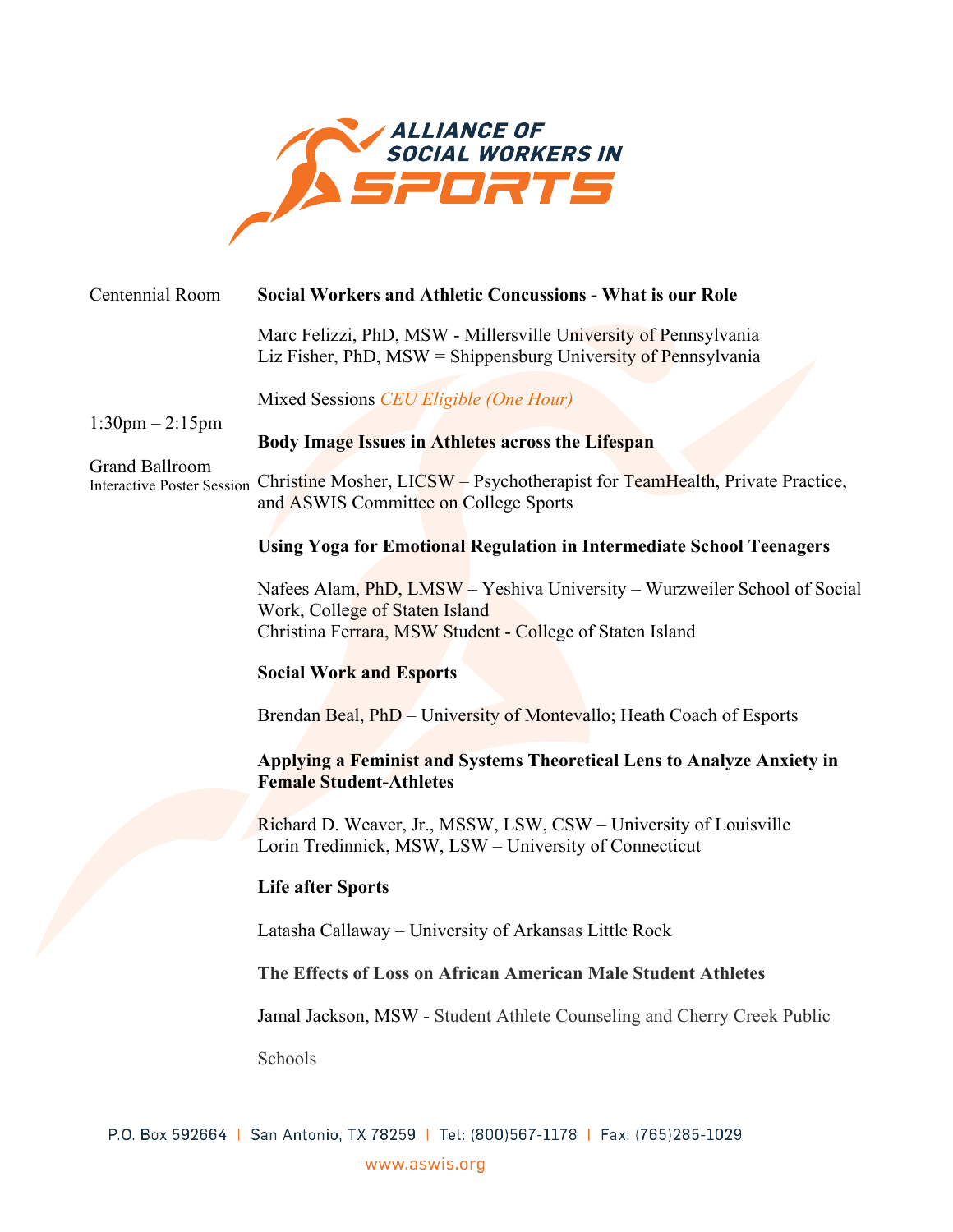

| Centennial Room                      | Peace and Social Justice through Sport: Cultivating the Role of Sport Social<br><b>Workers</b>                                                                                                                                              |
|--------------------------------------|---------------------------------------------------------------------------------------------------------------------------------------------------------------------------------------------------------------------------------------------|
| (Interactive Workshop)               | Stacy Kratz, PhD, LCSW, CAP - University of Southern California<br>Tory Cox, EdD, LCSW, PPSC - University of Southern California<br>Renee Smith-Maddox, PhD - University of Southern California                                             |
| $2:15 \text{pm} - 3:00 \text{pm}$    | Interactive Workshops CEU Eligible (One Hour)                                                                                                                                                                                               |
| <b>Grand Ballroom</b>                | <b>Interprofessional Collaboration and Referral System for High</b><br><b>School Athletes</b>                                                                                                                                               |
|                                      | Traci Nigg, LMSW - Wichita State University                                                                                                                                                                                                 |
| Centennial Room                      | <b>Integrated Behavioral Health for Athletes (Workshop)</b>                                                                                                                                                                                 |
|                                      | Kristen Mackel, LCSW - Lead Clinically Counselor, University of Pittsburgh<br>Athletic Department, Psychiatric Social Worker, UPMC Western Psychiatric<br>Hospital                                                                          |
| $3:00 \text{pm} - 3:45 \text{pm}$    | Mixed Session CEU Eligible (One Hour)                                                                                                                                                                                                       |
| <b>Grand Ballroom</b><br>(Ted Talks) | The Role of Karate among Children to Boost their Well-being                                                                                                                                                                                 |
|                                      | Noel Nkuranyabahizi, BSW<br>Rwanda Karate National Team Head Coach                                                                                                                                                                          |
|                                      | <b>Examining Sport Participation, Hegemonic Masculinity, and College</b><br><b>Student Attitudes Towards Sexual Relationships</b>                                                                                                           |
|                                      | Lorin Tredinnick, MSW, LSW, University of Connecticut<br>Tarkington Newman, PhD, MSW, MS, University of New Hampshire<br>Richard Weaver, MSSW, CSW, LSW, University of Louisville<br>Jerry F. Reynolds II, LMSW, Louisiana State University |